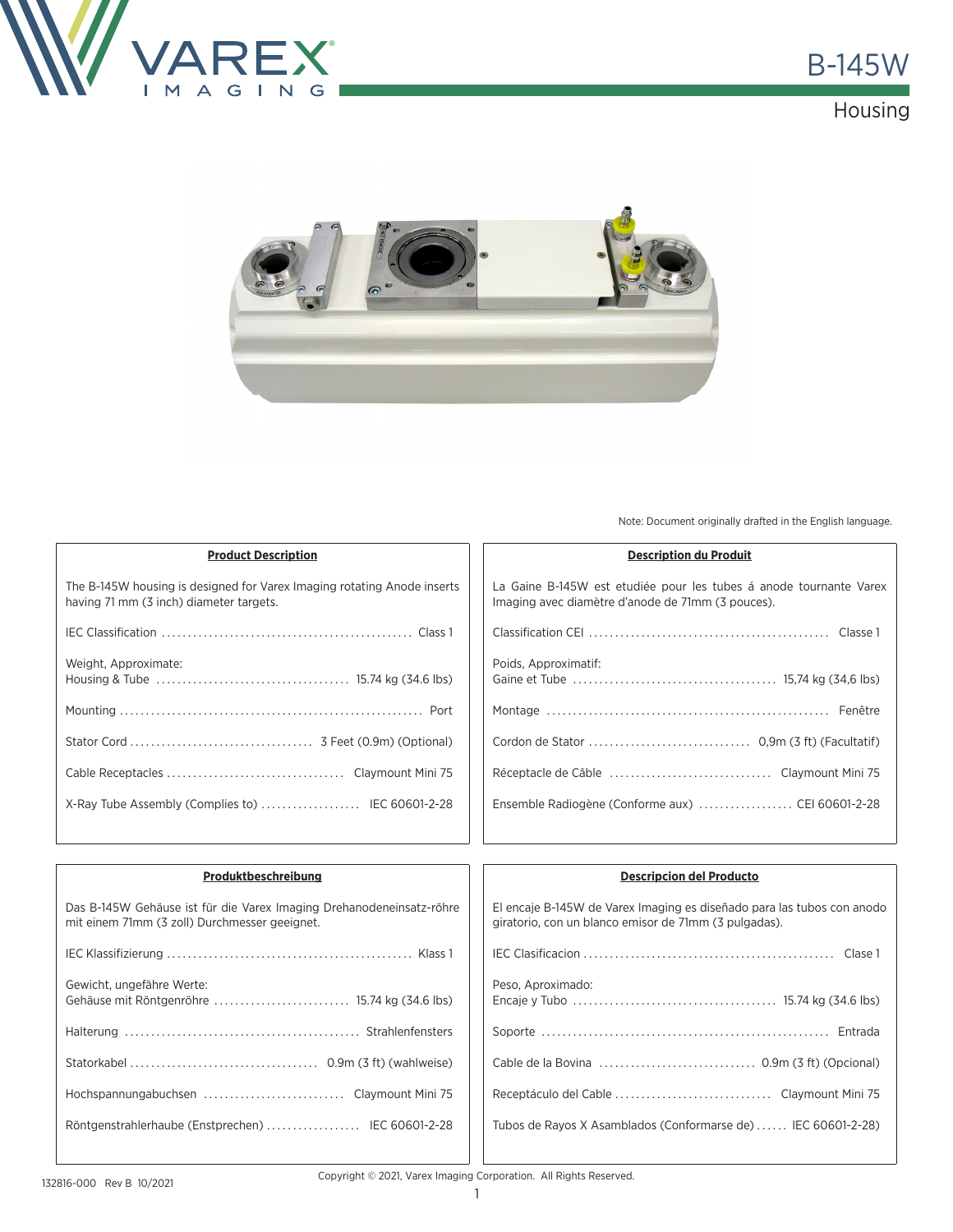

| <b>Product Description</b>                                  | <b>Description du Produit</b>                                         |
|-------------------------------------------------------------|-----------------------------------------------------------------------|
|                                                             |                                                                       |
|                                                             |                                                                       |
|                                                             |                                                                       |
| Maximum X-Ray Tube Assembly Heat Content 500 kJ (675 kHU)   |                                                                       |
| Nominal Continuous Input Power                              | Continue nominale Puissance d'entrée                                  |
| without Heat Exchanger  140 W (189 HU/sec) IEC 60613:2010   | sans Echangeur de Chaleur 140 W (189 UC/sec) CEI 60613:2010           |
| with Heat Exchanger  500 W (675 HU/sec) IEC 60613:2010      | avec Échangeur de Chaleur 500 W (675 UC/sec) CEI 60613:2010           |
| (3 liters/min, 20°C - 40°C, 50/50 glycol/water)             | $(3$ liters/min, 20 $^{\circ}$ C - 40 $^{\circ}$ C, 50/50 glycol/eau) |
|                                                             |                                                                       |
| X-Ray Tube Assembly                                         | Ensemble Radiogène                                                    |
|                                                             | Filtre non amovible 0,7mm AI/75 kV CEI 60522/1999                     |
| Loading Factors for Leakage Radiation  125 kV, 4.0 mA       | Technique de mesure du courant de fuite  125 kV, 4.0 mA               |
|                                                             | Interrupteur Thermique  7A a 120 Vca ou 30 Vcc Max.                   |
| Normally Closed  Opens @ 85°C $\pm$ 3.9°C (185°F $\pm$ 7°F) | Normalement fermé  Ouvre @ 85°C ±3.9°C (185°F ±7°F)                   |
|                                                             |                                                                       |

| Produktbeschreibung                                                 | <b>Descripcion del Producto</b>                                        |
|---------------------------------------------------------------------|------------------------------------------------------------------------|
|                                                                     |                                                                        |
|                                                                     |                                                                        |
|                                                                     |                                                                        |
| Wärmespeicherkapazitat des Gehäuses  500 kJ (675 kHU)               | Capacidad del almacenaje termal de encaje 500 kJ (675 kHU)             |
| Kontinuierliche Eingangs-Nennleistung                               | Potencia nominal de entrada continua                                   |
| ohne Wärmetauscher  140 W (189 HU/sec) IEC 60613:2010               |                                                                        |
| mit Wärmetauscher  500 W (675 HU/sec) IEC 60613:2010                |                                                                        |
| (3 liters/min, 20°C - 40°C, 50/50 Glykol/Wasser)                    | $(3$ liters/min, 20 $\degree$ C - 40 $\degree$ C, 50/50 glicol / agua) |
|                                                                     |                                                                        |
| Eigenfilterwert des Röntgenstrahlers  0.7mm AI/75 kV IEC 60522/1999 | Tubos de Rayos X Asamblados                                            |
|                                                                     |                                                                        |
|                                                                     |                                                                        |
|                                                                     |                                                                        |
|                                                                     |                                                                        |
| Normalerweise geschlossen  Öffnet @ 85°C ±3.9°C (185°F ±7°F)        | Interruptor Termal  7A @ 120 Vac o 30 Vdc Max.                         |
|                                                                     | Normalmente cerrado  Abre @ 85°C ±3.9°C (185°F ±7°F)                   |
|                                                                     |                                                                        |
|                                                                     | Bomba De la Recirculación  12 VAC, 50/60 Hz, 0.5 A                     |
|                                                                     |                                                                        |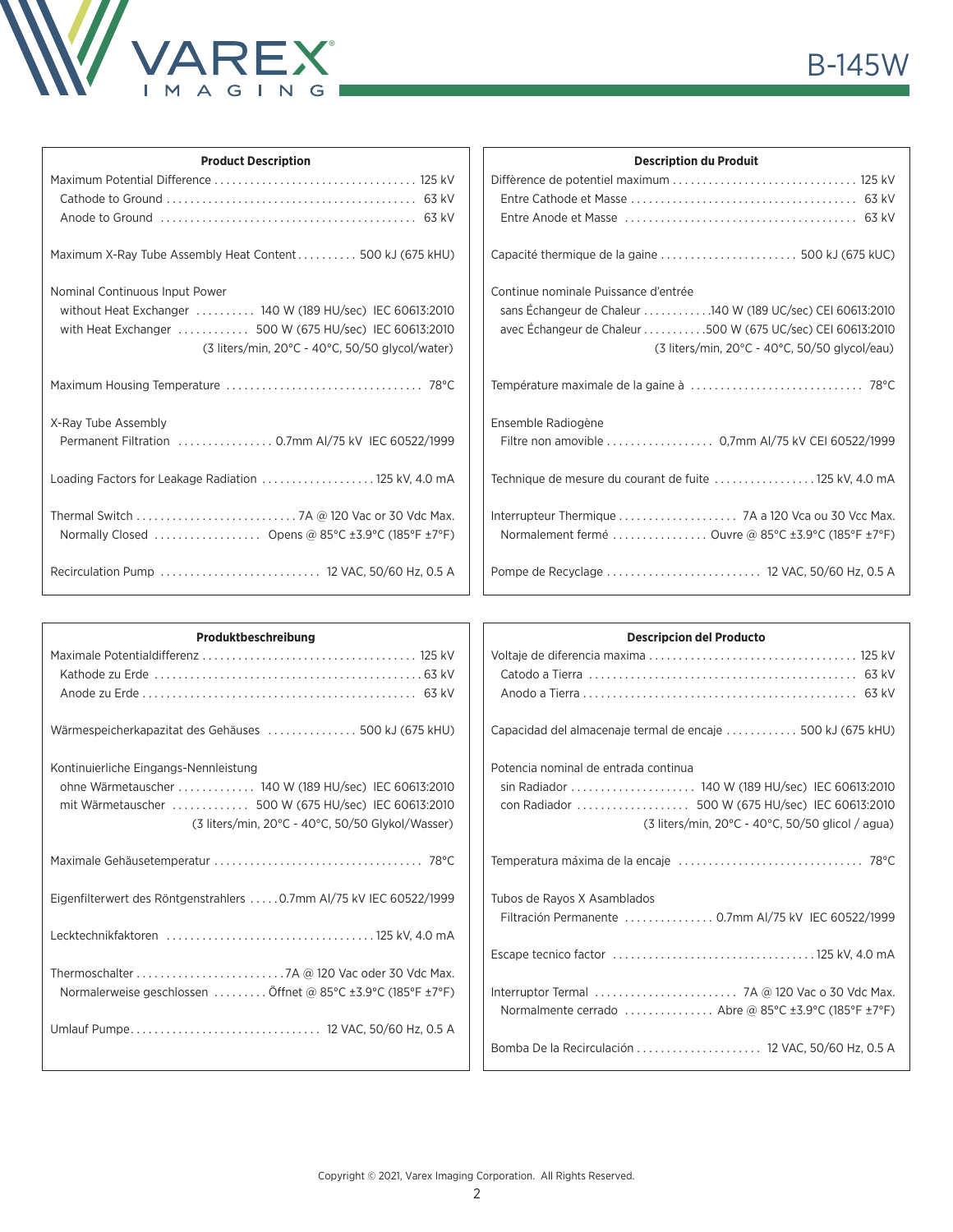

**B-145W** 

Housing Outline Drawing Dessin d' Encombrement de la Gaine Masszeichnungen für dss Gehäuse Esquema Detallado del Encaje

Dimensions are for reference only Les dimensions sont pour la référence seulement Maße sind als nur Referenz Las dimensiones están para la referencia solamente







| Insert<br>Tube<br>Röhre<br>Tubo | Focal Spot to Port Distance<br>Focales Suivantes/Dimensionnelles de la Fenêtre<br>Brennfleck/Abstand Strahlenaustrittsfenster<br>Marca Focal/Dimensiones de la Potales |  |
|---------------------------------|------------------------------------------------------------------------------------------------------------------------------------------------------------------------|--|
|                                 | 3" Series 2.28" (57.8mm)<br>Rad Series 2.15" (54.5 mm)                                                                                                                 |  |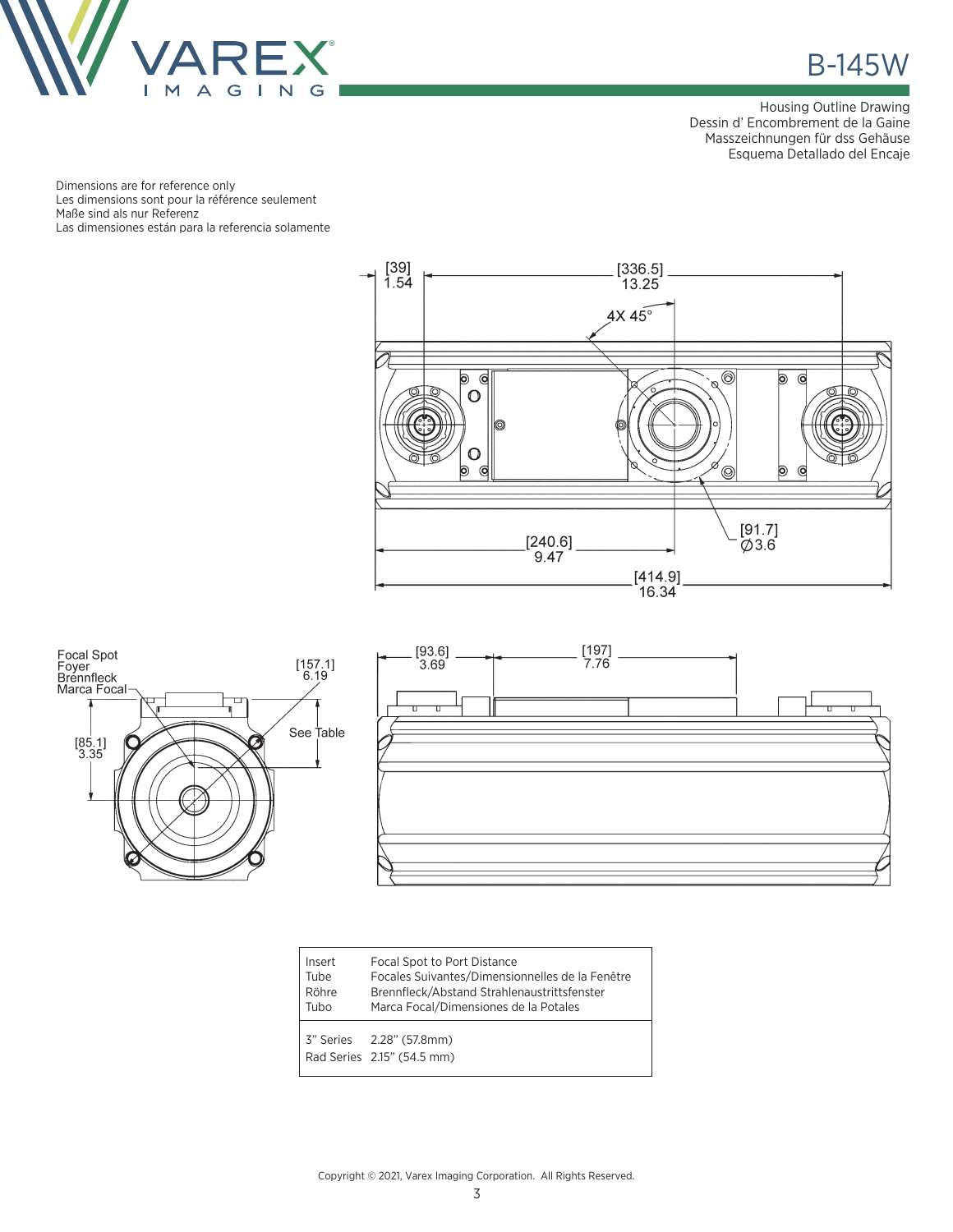

Stator - Wiring Diagram Stator - Schéma de Câblage Stator - Drahtfarbentabelle Bovina - Diagramas

Stator Ratings and Characteristics Spécificités et Caractéristiques du Stator Statornennleistungen und Merkmale Caracteristicas y Clarificacion de la Bovina



"R" Stators Stator "R" "R" Stator "R" Bovina

60 Hz Cap

Black - White Noir - Blanc Schwarz - Weiss Negro - Blanco 16  $\Omega$ Black - Green Noir - Vert Schwarz - Grün Negro - Verde 66  $\Omega$ Black - Green Noir - Vert Schwarz - Grün Negro - Verde 66  $\Omega$ <br>Green - White Vert - Blanc Grün - Weiss Verde - Blanco 50  $\Omega$ <br>180 Hz Cap 180 Hz Cap 180 Hz Cap 180 Hz Cap 6 µF 180 Hz Cap 180 Hz Cap 180 Hz Cap 180 Hz Cap 6 µF<br>60 Hz Cap 160 Hz Cap 160 Hz Cap 180 Hz Cap 30 µF

| <b>Wire Color</b><br><b>Couleurs des Branchements Description</b><br>Kabelfarben<br><b>Cable de Color</b> | <b>Description</b><br><b>Beschreibung</b><br><b>Descripcion</b> |
|-----------------------------------------------------------------------------------------------------------|-----------------------------------------------------------------|
| 1 White                                                                                                   | Common                                                          |
| Blanc                                                                                                     | Neutre                                                          |
| Weiss                                                                                                     | Neutral                                                         |
| Blanco                                                                                                    | Común                                                           |
| 2 Black                                                                                                   | Phase                                                           |
| Noir                                                                                                      | Phase                                                           |
| Schwarz                                                                                                   | Phase                                                           |
| Negro                                                                                                     | Fase                                                            |
| 3 Green                                                                                                   | Phase Shift                                                     |
| Vert                                                                                                      | Changement de Phase                                             |
| Grün                                                                                                      | Hilfsphase                                                      |
| Verde                                                                                                     | Cambio de Fase del Estator                                      |
| 4 Red                                                                                                     | <b>Thermal Switch</b>                                           |
| Rouge                                                                                                     | <b>Switch Thermique</b>                                         |
| Rot                                                                                                       | Thermoschalter                                                  |
| Rojo                                                                                                      | <b>Interruptor Termal</b>                                       |
| 5 Orange                                                                                                  | <b>Thermal Switch</b>                                           |
| Orange                                                                                                    | <b>Switch Thermique</b>                                         |
| Orange                                                                                                    | Thermoschalter                                                  |
| Anaranjado                                                                                                | <b>Interruptor Termal</b>                                       |
| 6 Blue                                                                                                    | Pump                                                            |
| Bleu                                                                                                      | Pompe                                                           |
| Blau                                                                                                      | Pumpe                                                           |
| Azul                                                                                                      | Bomba                                                           |
| 7 Brown                                                                                                   | Pump                                                            |
| Brun                                                                                                      | Pompe                                                           |
| Braun                                                                                                     | Pumpe                                                           |
| Cafe                                                                                                      | Bomba                                                           |

| <b>Stator Drive Frequency</b><br>Fréquence d'entraînement du stator<br>Statorantrieb Frequenz<br>Frecuencia de la impulsión del estator | <b>RPM</b>                 |
|-----------------------------------------------------------------------------------------------------------------------------------------|----------------------------|
| 50 Hz<br>60 Hz                                                                                                                          | 2800 - 3000<br>3400 - 3600 |

| Stator Power: 50/60 Hz Only | <b>Puissance du stator: 50/60 Hz Seul</b>                                                                                                                 | <b>Statorleistung: 50/60 Hz Einzig</b>                                                                           | Poder de la Bovina: 50/60 Hz Solo                                        |
|-----------------------------|-----------------------------------------------------------------------------------------------------------------------------------------------------------|------------------------------------------------------------------------------------------------------------------|--------------------------------------------------------------------------|
|                             | Time to full speed of the anode is a $\vert$ Le temps nécessaire à la montée                                                                              |                                                                                                                  | Die Zeitspanne bis zur vollen  La velocidad maxima del anodo             |
|                             | function of the power rating of the $\vert$ en pleine vitesse est fonction de la                                                                          |                                                                                                                  | Geschwindigkeit des Anodentellers ist giratorio es obtenida por el poder |
|                             | "starter" and the weight / diameter of    puissance du démarreur et du poids/   eine Funktion aus der Nennleistung    del arrancador y es relacionado con |                                                                                                                  |                                                                          |
|                             | the anode. Time to full speed of 3 inch $\vert$ diamétre del'anode. Le temps de                                                                           | des Anlaufgerätes und Gewichtes el peso y diametro del anodo. Toma                                               |                                                                          |
|                             | (71mm) anode series tubes is between   démarrage des tubes de la série 3   bzw. Durchmessers des Tellers. Die                                             |                                                                                                                  | entre 0.5 y 1.0 segundos para obtener                                    |
| 0.5 and 1.0 seconds.        |                                                                                                                                                           | pouces (71mm) anode se situe entre  Anlaufzeit bis zur maximalen Drehzahl  la velocidad alta del anodo giratorio |                                                                          |
|                             | 0.5 et 1.0 secondes.                                                                                                                                      |                                                                                                                  | des Anodentellers die 3 zoll (71mm) para las tubos la serie de 71mm (3)  |
|                             |                                                                                                                                                           | Anoden Röntgenröhren liegt zwischen   pulgadas) anodo.                                                           |                                                                          |
|                             |                                                                                                                                                           | 0.5 und 1.0 Sekunden.                                                                                            |                                                                          |
|                             |                                                                                                                                                           |                                                                                                                  |                                                                          |

Copyright © 2021, Varex Imaging Corporation. All Rights Reserved.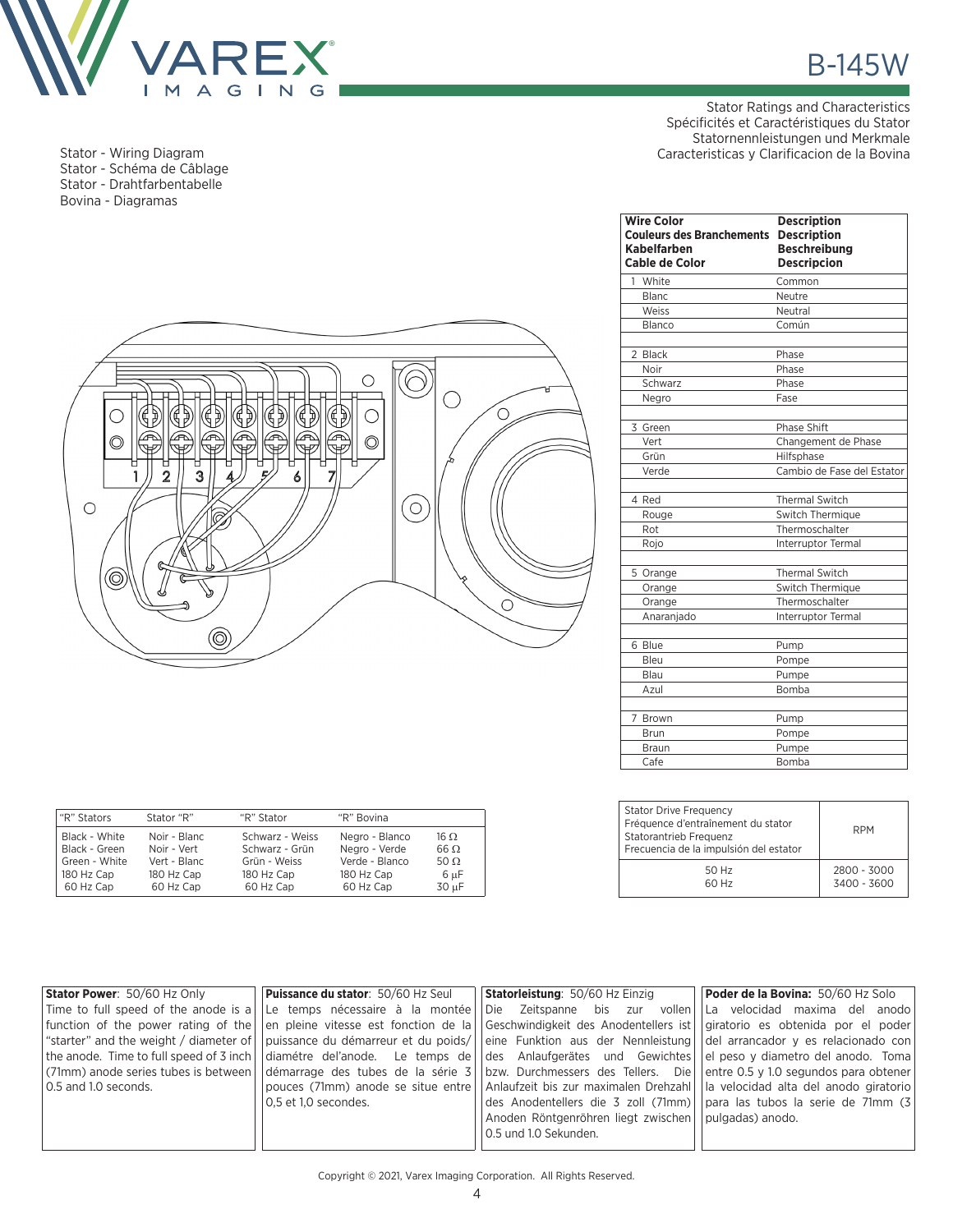

**B-145W** 

X-ray Tube Assembly Heating and Cooling Curve Abaque de Échauffement Refroidissement de l'ensemble Röntgenstrahler Erwärmungs- und Abkühlkurven Curvas de calentamiento / enfriamento de la unidad radiogena



## **X-Ray Tube Assembly Heating and Cooling Curves**





| Note:<br><b>Remarque:</b><br>Heat inputs into housing include tube power,<br>filament power, and stator power. Heating<br>curves based on no restrictions of natural<br>convection around tube housing assembly.<br>de l'ensemble gaine-tube.<br>Cooling performance measured with 50%<br>propylene glycol and water at 3 liters per<br>minute. Use an inhibitor to prevent<br>corrosion of aluminum. | Anmerkungen:<br>Wärmeskurven<br>L'apport calorifique dans la gaine incult la<br>Die -<br>L'apport calorifique dans la gaine incult la<br>puissance du tube, du filament et du stator.<br>Courbes d'échauffement basées sur une<br>Konvektion aus<br>circulation d'air naturelle sans entrave autour<br>Strahlerhaube.<br>Abkühlende<br>Leistung<br>L'exécution de refroidissement a mesuré avec l<br>Propylenglykol und -wasser<br>de l'eau le givcol et de propylène de 50% à 3<br>Korrosion des Aluminiums zu verhindern.<br>litres par minute. Employez un inhibiteur pour<br>empêcher la corrosion de l'aluminium. | Nota:<br>berücksichtigen<br>die<br>La energia del encaje incluye el poder del tubo,<br>Verlustleistung aus der Anode, der Kathode<br>el poder del filamento y el poder de la bovina.<br>und des Stators. Die Heizkurven basieren<br>Las curvas de calentamiento no son afectadas<br>auf keinerlei Einschränkung der natürlichen<br>por el calor natural creado en la parte exterior<br>Umgebung der<br>der<br>del encaje.<br>El funcionamiento que se refrescaba midió con<br>50%<br>mit<br>maß<br>glicol y agua del propylene del 50% en 3 litros<br>bei 3 Litern<br>pro Minute. Benutzen Sie ein Hemmnis, um<br>por minuto. Utilice un inhibidor para prevenir la<br>corrosión del aluminio. |  |
|-------------------------------------------------------------------------------------------------------------------------------------------------------------------------------------------------------------------------------------------------------------------------------------------------------------------------------------------------------------------------------------------------------|------------------------------------------------------------------------------------------------------------------------------------------------------------------------------------------------------------------------------------------------------------------------------------------------------------------------------------------------------------------------------------------------------------------------------------------------------------------------------------------------------------------------------------------------------------------------------------------------------------------------|------------------------------------------------------------------------------------------------------------------------------------------------------------------------------------------------------------------------------------------------------------------------------------------------------------------------------------------------------------------------------------------------------------------------------------------------------------------------------------------------------------------------------------------------------------------------------------------------------------------------------------------------------------------------------------------------|--|
|-------------------------------------------------------------------------------------------------------------------------------------------------------------------------------------------------------------------------------------------------------------------------------------------------------------------------------------------------------------------------------------------------------|------------------------------------------------------------------------------------------------------------------------------------------------------------------------------------------------------------------------------------------------------------------------------------------------------------------------------------------------------------------------------------------------------------------------------------------------------------------------------------------------------------------------------------------------------------------------------------------------------------------------|------------------------------------------------------------------------------------------------------------------------------------------------------------------------------------------------------------------------------------------------------------------------------------------------------------------------------------------------------------------------------------------------------------------------------------------------------------------------------------------------------------------------------------------------------------------------------------------------------------------------------------------------------------------------------------------------|--|